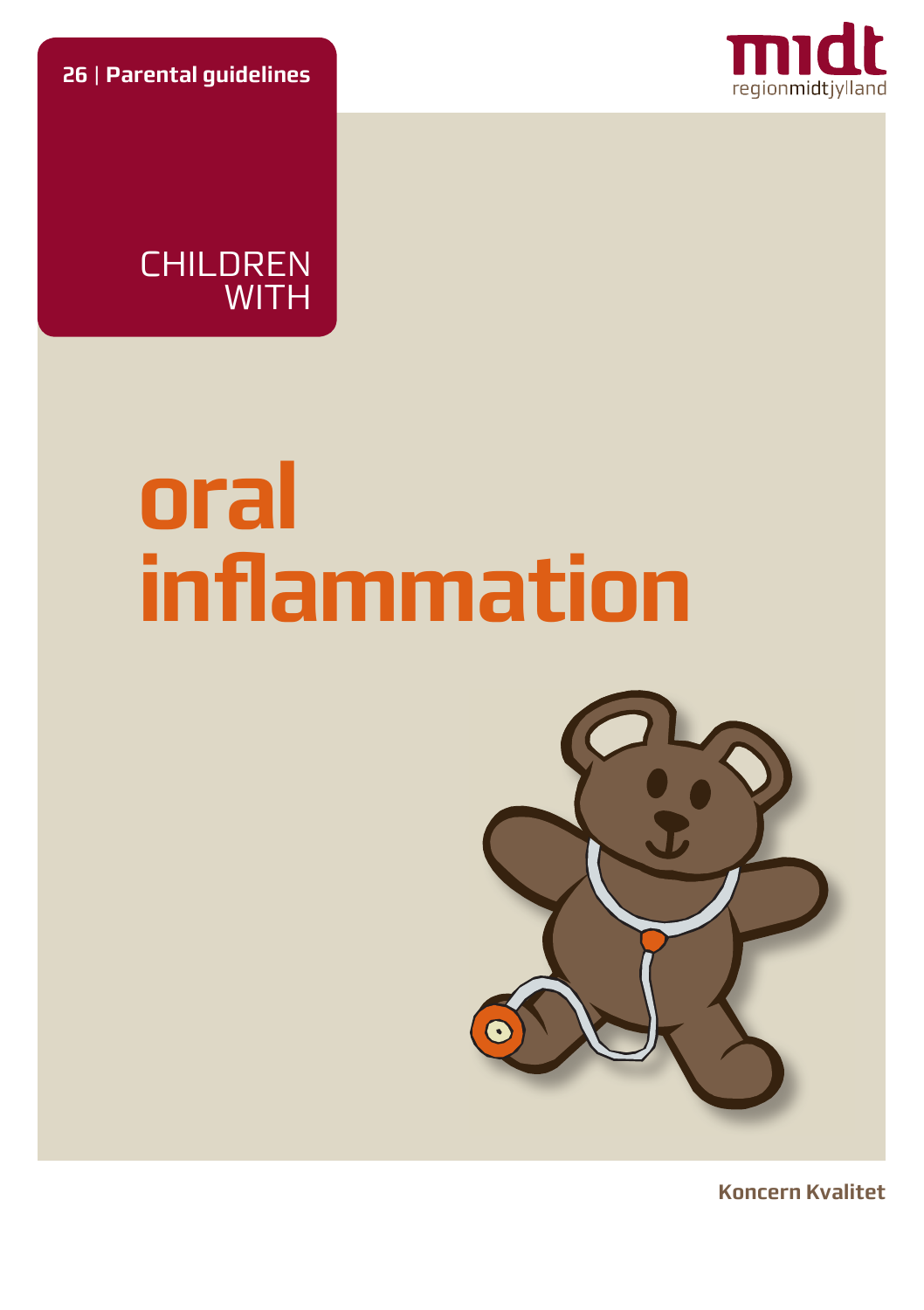# Children with **oral infl ammation**

#### **General information:**

Oral inflammation in children is most often caused by a virus, e.g. chickenpox, hand, foot and mouth disease and herpes.

Oral inflammation disappears by itself within 1-2 weeks.

In infants, oral inflammation is often caused by fungus.

#### **How is it contracted?**

Oral inflammation is contracted when inhaling small droplets from coughing and sneezing and after being in contact with hands, toys, etc., which have spittle on them.

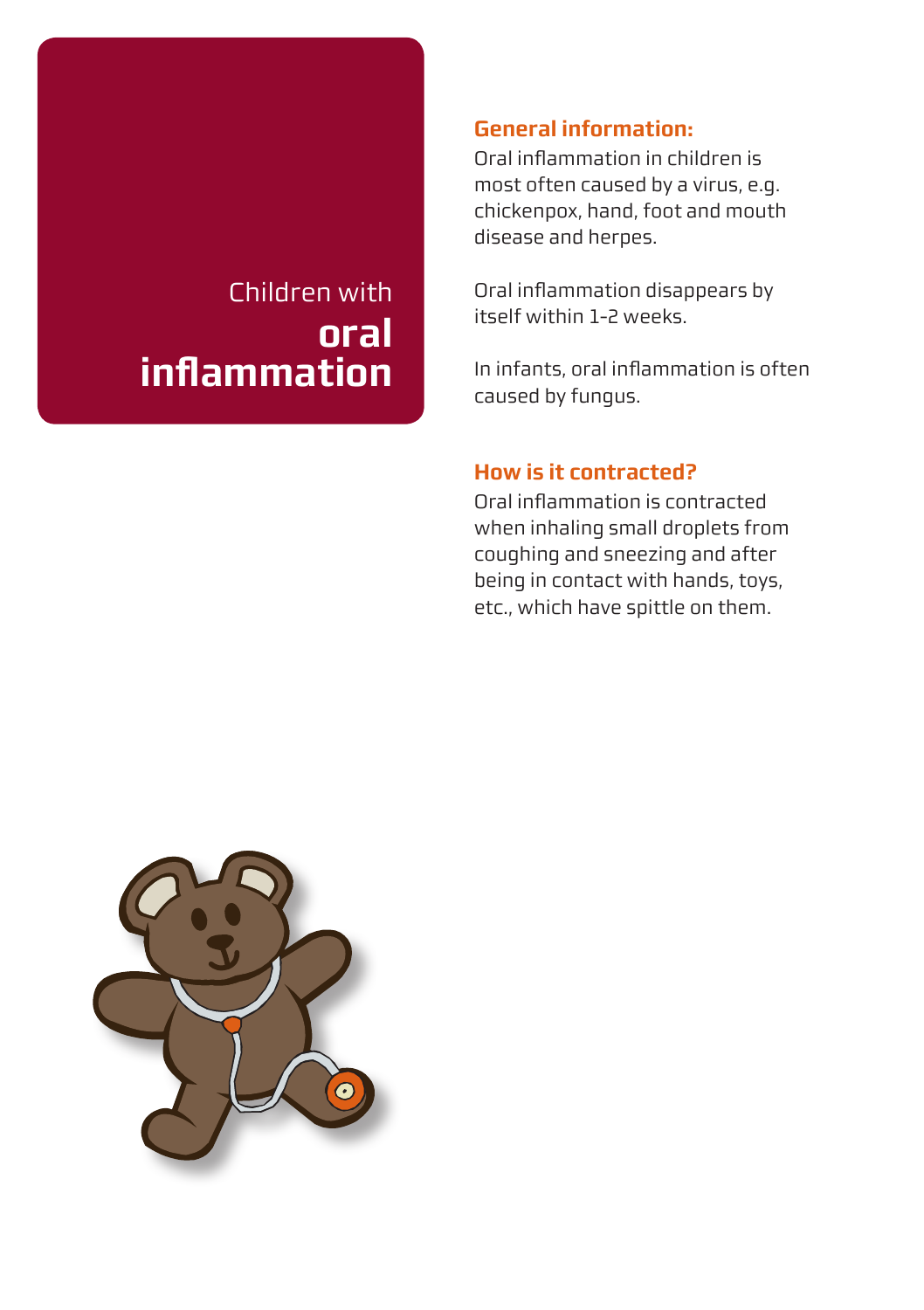#### **Symptoms:**

- Fever
- Blisters in the mouth
- Red and swollen gums, which may bleed
- The blisters will burst and leave sores
- The blisters may spread to the lips and the skin around the mouth
- Swollen glands on the throat
- $\bullet$  The child refuses to eat/drink
- The child dribbles and is in pain

# **Good advice:**

- Soft food
- Cold and fresh drinks or ice cream
- Accept the fact that the child will eat less for a few days. Liquid, however, is important

#### **When to see a doctor?**

Contact a doctor if the child:

- refuses to drink and cannot pee
- appears to be weak and is difficult to get in contact with
- makes you worry and you feel insecure

Contact your general practitioner first because he/she knows your child better than the doctor on call. You can also get good advice and guidance from your health visitor.

## **Treatment:**

Treatment is about relieving the symptoms and keeping an eye on the child's condition. You may possibly give the child painkillers as agreed with a doctor.

## **Prevention:**

Prevention is difficult in practice, as the infection is often transmitted in places where children are in close contact with each other.

It is important to wash your hands after having touched a sick child.

In general, it is important for both children and adults to wash their hands often as studies show that this will reduce the spread of infections.

#### **Childcare:**

The child can return to childcare once it no longer dribbles or runs a fever and feels well again.